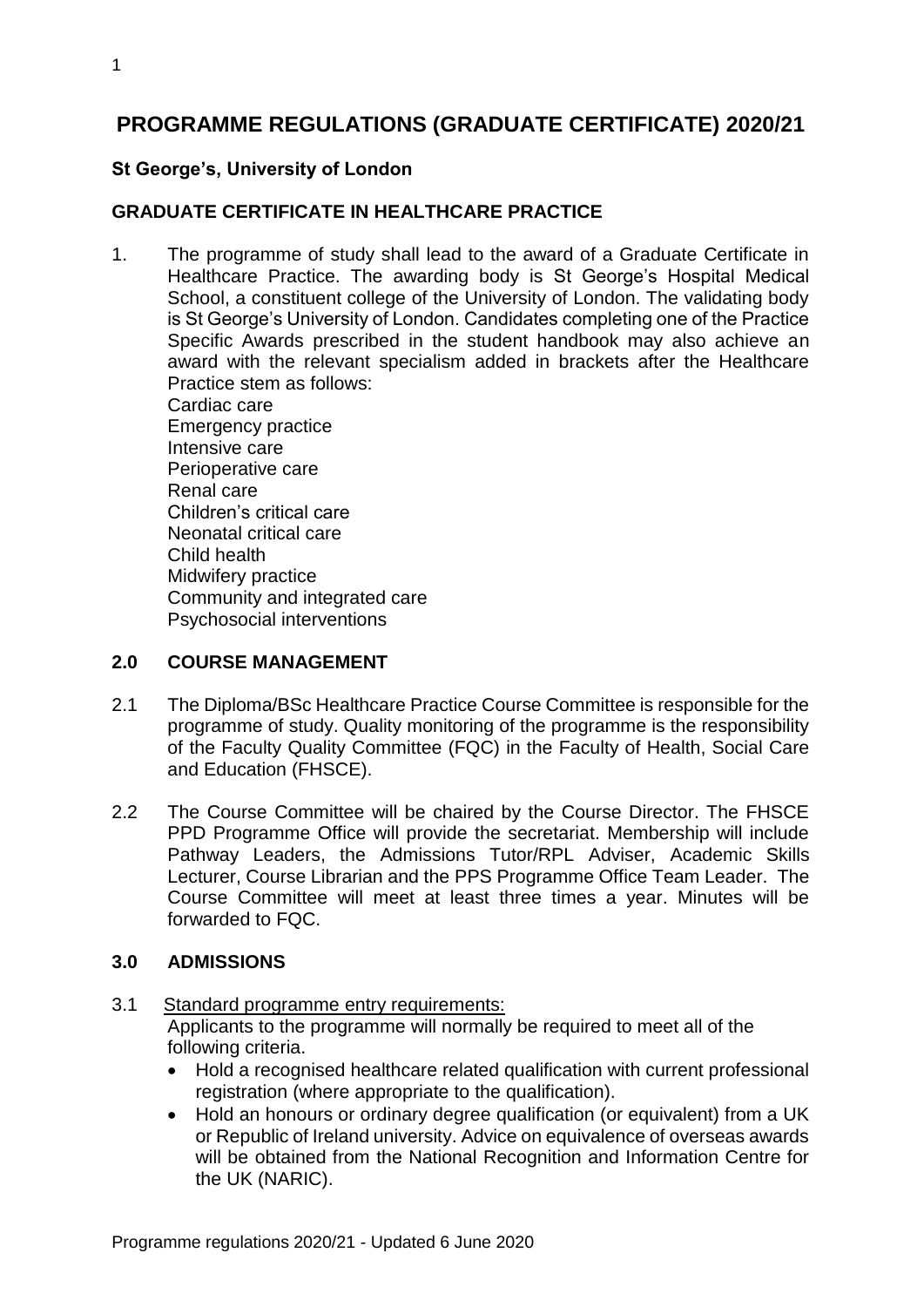- Have at least six months post-qualifying practice experience. Module specific entry requirements will apply to some modules and these are indicated in the module outlines.
- 3.2 The Course Committee shall agree and from time to time prescribe changes to the admissions policy. Either the Course Director or the Admissions Tutor may make decisions on who is eligible for admission to the programme within this policy.

## **4.0 RECOGNITION OF PRIOR LEARNING**

- 4.1 Students who are already registered and have enrolled for at least one module may present claims for additional RPL up to 30 credits at level 6.
- 4.2 Work offered for RPL must normally be completed not more than five years previously.
- 4.3 All decisions on credit exemption will be made by the course team and ratified by the Board of Examiners whose decision is final.

#### **5.0 PERIODS OF STUDY**

5.1 The minimum period of study shall be one year part-time. This may be reduced proportionately for those receiving RPL credit exemptions as follows:

| <b>Credit exemption</b> | Part-time |
|-------------------------|-----------|
| 15 credits              | 9 mths    |
| 30 credits              | 6 mths    |

- 5.2 The maximum period of study shall be two years part-time.
- 5.3 A student who wishes to request an extension to the maximum period of study shall do so in accordance with the procedure prescribed by Senate (see 4.14 *General Regulations)*.

#### **6. STRUCTURE OF THE PROGRAMME**

- 6.1 The structure of the programme may be determined by the student with advice from relevant academic staff. Candidates must complete modules worth 60 credits at level 6 or demonstrate evidence of credit exemption within the RPL limits towards this total and subsequent completion of the remaining credits up to the total of 60 at this level.
- 6.2 Modules available will be set out in the course prospectus issued each year. Modules will normally be 15 credits or 30 credits
- 6.3 Candidates aiming for a Practice Specific Award with a specialism in brackets must complete the modules prescribed for that award (or equivalent within the RPL allowance) as set out in the Student Handbook.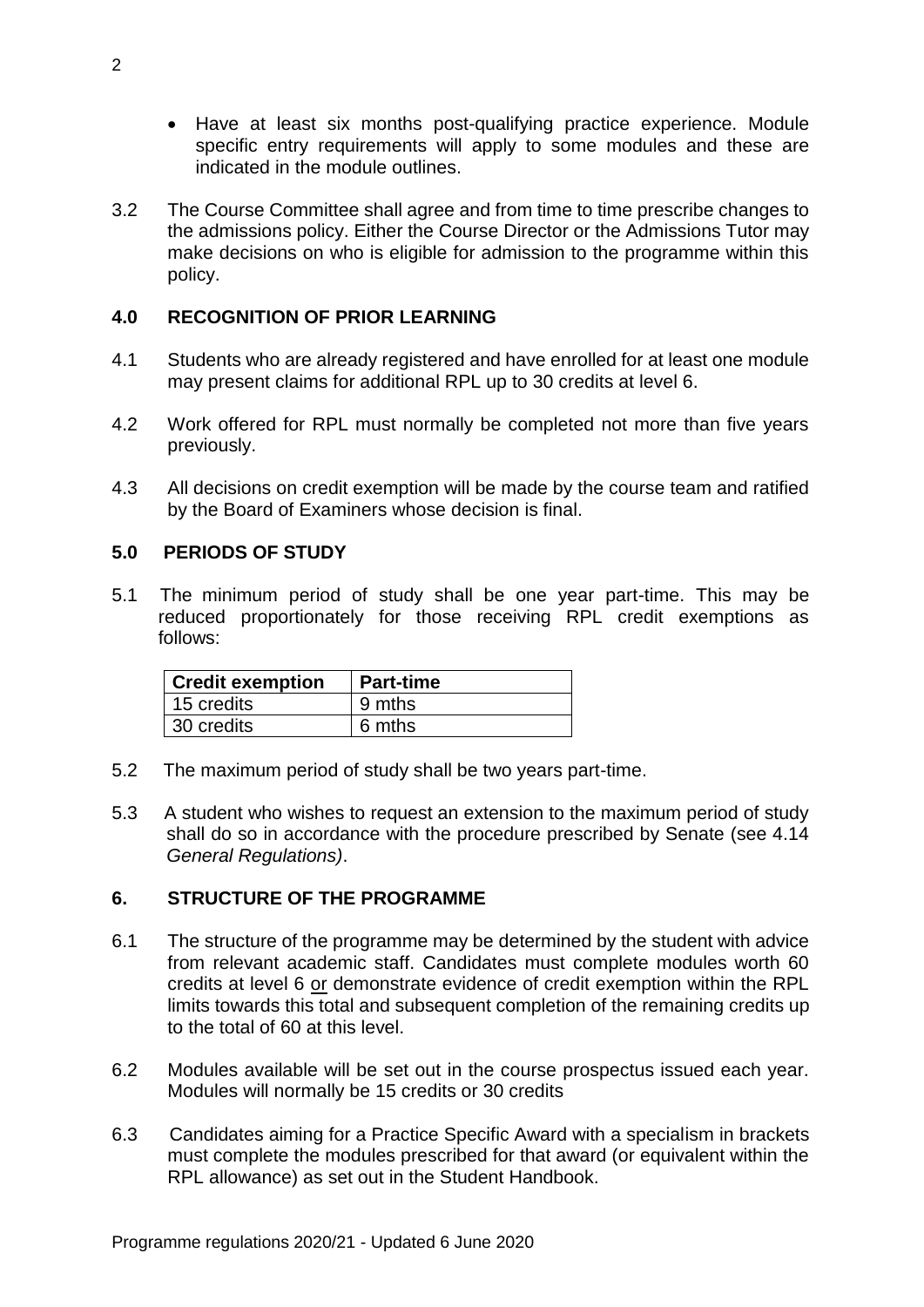6.4 The Work-based Learning module may be repeated up to a value of 60 credits at level 6 providing there is no duplication of learning outcomes/content with previous Work-based Learning modules taken at level 5, no duplication with any other module taken at level 6 as part of the award or repetition of work offered as RPL.

## **7. ASSESSMENT**

- 7.1 Assessments will be drafted for each module by the module leader and set out on the module virtual learning environment (VLE).
- 7.2 Where there is more than one assessment for the module, weightings will be given on the module VLE. Guidelines for completion and specific marking criteria will also be given on the module VLE
- 7.3 Candidates will be given a single final percentage mark for each module, taking into account the weighting of the elements prescribed.
- 7.4 Where module assessments are comprised of separate components, it is a requirement to pass each component to pass the module.
- 7.5 Generic criteria for marking academic and non-competency based assessments and for marking clinical competencies will be set out in the Student Handbook.
- 7.6 Where there is doubt about the authenticity of a student's work, they may be required to attend an oral examination.

#### **8. SCHEME OF ASSESSMENT**

The Course Committee shall agree, and from time to time makes changes to, a scheme of assessment for the course.

#### **9. PROGRESSION**

Students are required to make a serious attempt at all assessments specified in 8 above. Coursework must be submitted by the deadlines stipulated on the relevant module VLE. Students who submit after the deadline without an agreed extension from the Extension Request Service (ERS) , or who do not submit any work will receive a mark of zero for that attempt. The Board of Examiners will determine whether a student's work is sufficient to merit the award of credit for each module completed. On completion of 60 credits at level 6, the Board of Examiners will make a decision on whether a student's progress is sufficient to merit award of the Graduate Certificate.

### **10. RE-ENTRY TO ASSESSMENTS**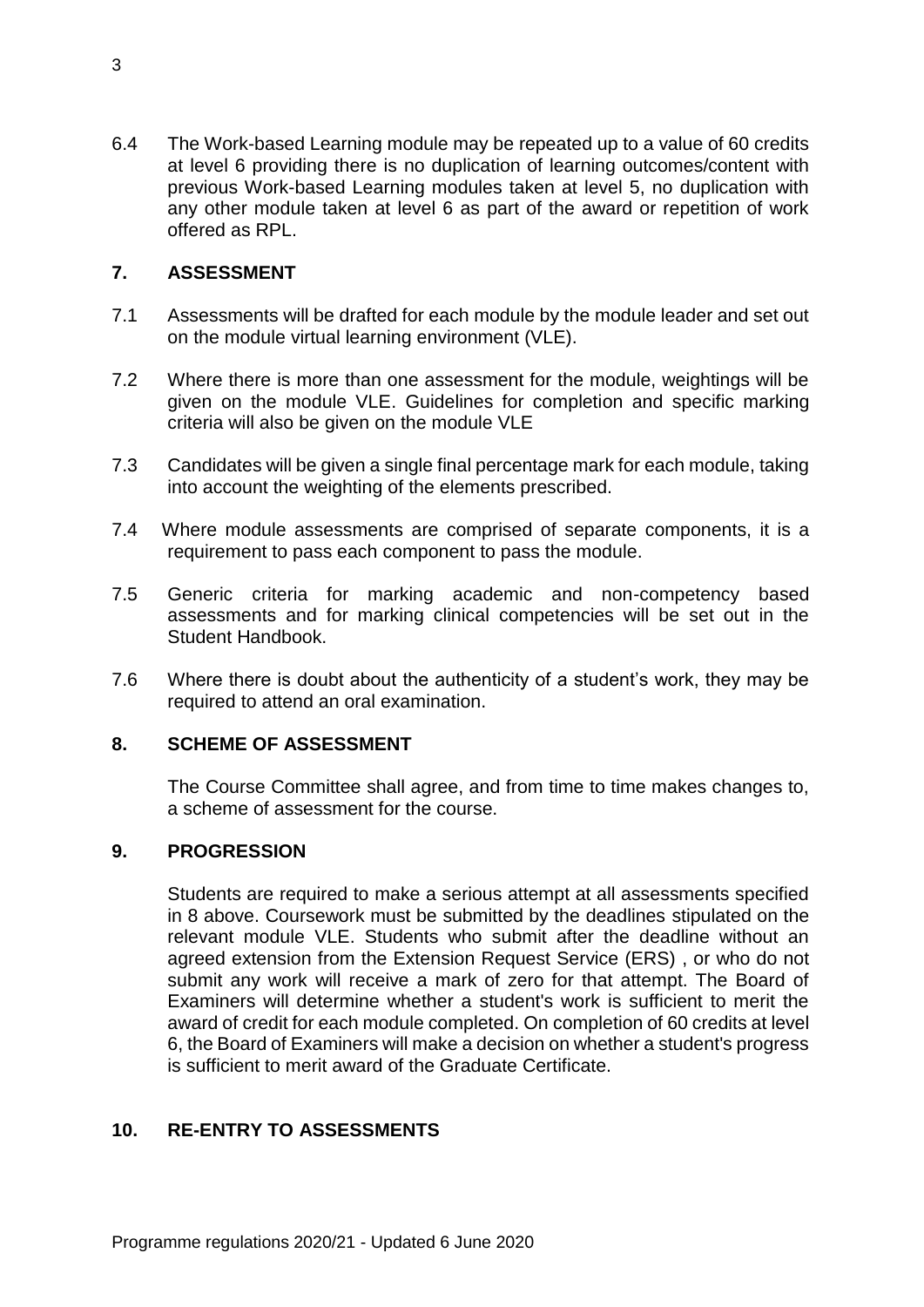- 10.1 Students are entitled to two attempts at each assessment. Where competency assessments are set, students who fail a single competency need not re-take other competencies which they have passed but must re-take any single competencies which they have failed at first attempt to pass in the competency element overall.
- 10.2 Deadlines for re-submission of assignments/re-taking assessments which have been failed at first attempt will be communicated to students via the VLE. Marks for second attempts are limited to grade D (maximum 40%).
- 10.3 Students who fail to submit course work for a module by the deadlines specified for that module on two occasions may have their registration terminated.
- 10.4 Candidates who fail a written examination at first attempt will be entitled to resit the examination on the next occasion when it is held. Marks for re-sit examinations will be limited to a maximum of 40%.
- 10.5 Students who fail a module will have their registration terminated. Such students will be permitted to re-enter the programme only after completing a prescribed programme of remedial work to the satisfaction of the Course Director or Admissions Tutor. Such students will not be permitted to take again any modules which they have either passed or failed during a previous enrolment.

#### **11. AWARD**

- 11.1 Candidates for the award of the Graduate Certificate must demonstrate satisfactory completion of modules worth 60 credits at level 6 (including any approved RPL up to 30 credits) within the maximum registration period.
- 11.2 The Graduate Certificate will be an ungraded award and no distinctions will be offered.
- 11.3 The date of the award of the qualification to successful students will be the date of the Board of Examiners' meeting at which their final result is determined.
- 12. The detailed arrangements for the course and overall course plan will be published each year in the Student Handbook. Detailed syllabuses for each module will be published on the module VLE.

#### **13. BOARD OF EXAMINERS**

13.1 A Board of Examiners will be appointed each year to serve from  $1<sup>st</sup>$  August – 31<sup>st</sup> July with membership approved by the Course Committee. This membership shall include the Course Director, the Chair of the Board (who shall not be the Course Director), Pathway Leaders, a representative from central registry and other internal examiners (defined in General Regulations 8.2.) as deemed appropriate. At least one external examiner will be appointed for each pathway. Assessors may be invited to attend the Board where appropriate. The Board shall be clerked by a Programme Office team leader.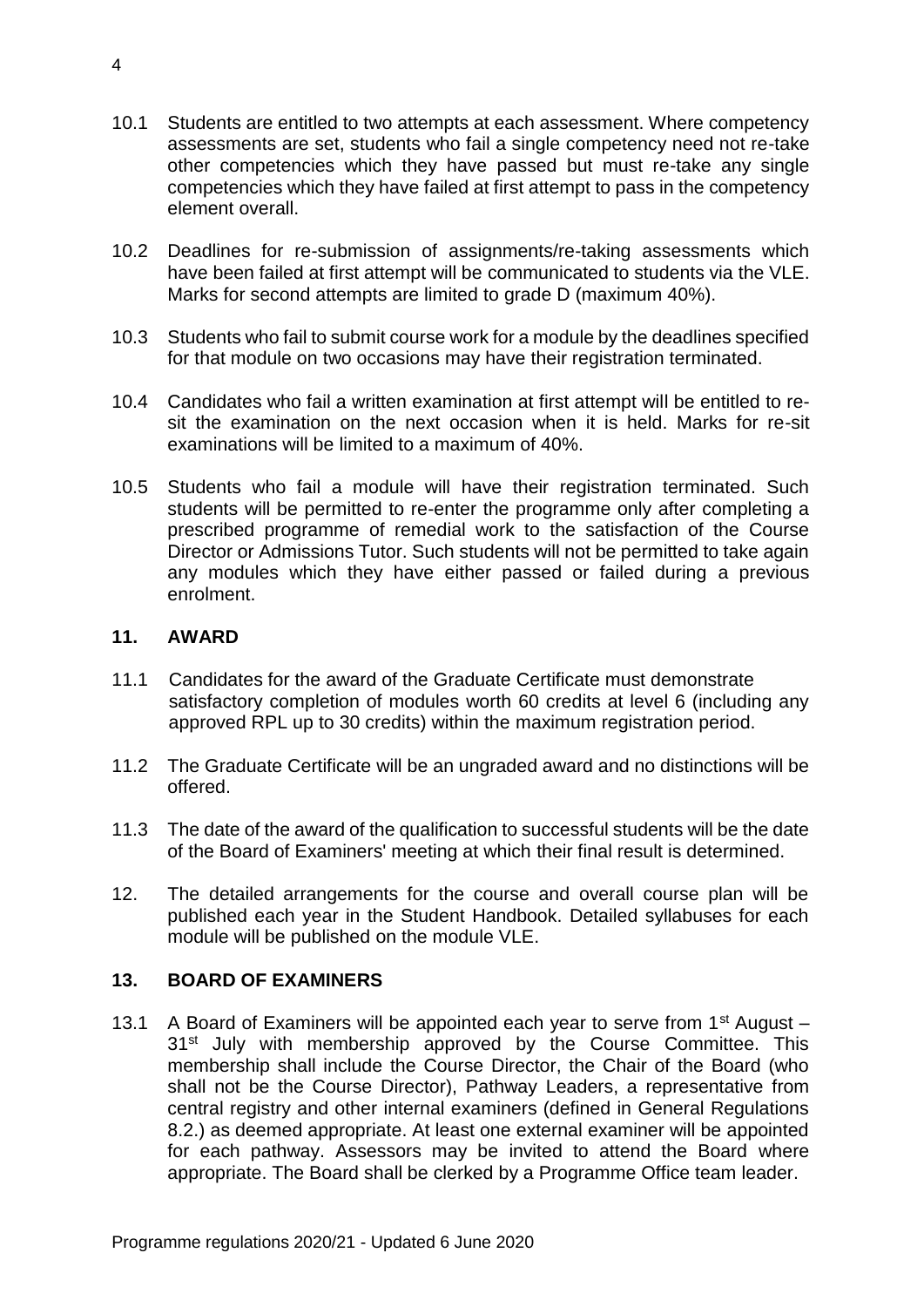- 13.2 The Board of Examiners shall have the power to determine all final marks awarded to students, to decide on students' progression within the course, to decide on the award of Graduate Certificates and to make recommendations concerning changes to the scheme of assessment where necessary. The Board of Examiners shall meet at least three times a year to fulfil these purposes.
- 14. Students enrolled on this programme are bound by the General Regulations for Students and Programmes of Study in force at the time.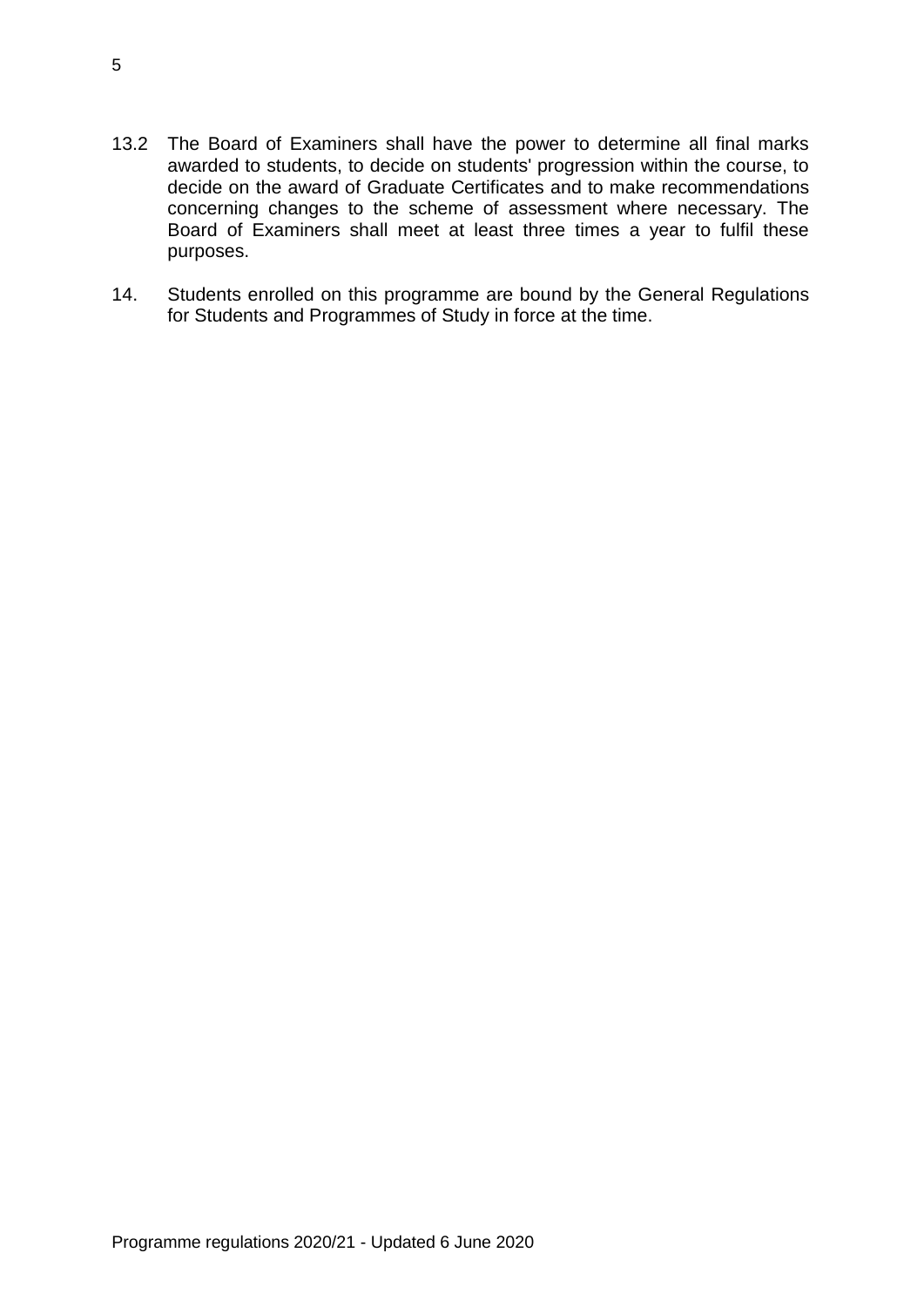# **PROGRAMME REGULATIONS (BSC / BSC (Hons)) 2020/21**

# **ST GEORGE'S, UNIVERSITY OF LONDON**

# **BSc / BSc (Hons) HEALTHCARE PRACTICE**

- 1.1 The general programme of study shall lead to the award of BSc (Hons) Healthcare Practice. The awarding body is St George's Hospital Medical School, a constituent college of the University of London. The validating body is St George's University of London.
- 1.2 Candidates achieving the required credits but not completing the course may be eligible for the BSc Healthcare Practice (Ordinary Degree).
- 1.3 Candidates completing the Psychosocial Interventions modules, prescribed in the student handbook, may also achieve an award with this specialism added in brackets after the Healthcare Practice stem as follows: BSc (Hons) Healthcare Practice (Psychosocial Interventions) or, BSc Healthcare Practice (Psychosocial Interventions)

#### **2.0 COURSE MANAGEMENT**

- 2.1 The Diploma/BSc Healthcare Practice Course Committee is responsible for the programme of study. Quality monitoring of the programme is the responsibility of the Faculty Quality Committee (FQC) in the Faculty of Health, Social Care and Education (FHSCE).
- 2.2 The Course Committee will be chaired by the Course Director. The FHSCE PPD Programme Office will provide the secretariat. Membership will include Pathway Leaders, the Admissions Tutor/RPL Adviser, Academic Skills Lecturer, Course Librarian and the PPS Programme Office Team Leader. The Course Committee will meet at least three times a year. Minutes will be forwarded to FQC.

#### **3.0 ENTRY REQUIREMENTS**

#### 3.1 Standard programme entry requirements: Applicants to the programme will normally be required to meet all of the following criteria.

- Hold a recognised healthcare related qualification with current professional registration (where appropriate to the qualification).
- Hold a Dip. H.E. or equivalent from a UK or Republic of Ireland University. Advice on the equivalence of overseas awards will be obtained from the National Recognition and Information Centre for the UK (NARIC).
- Have at least six months post-qualifying practice experience. Module specific entry requirements will apply to some modules and these are indicated in the module outlines.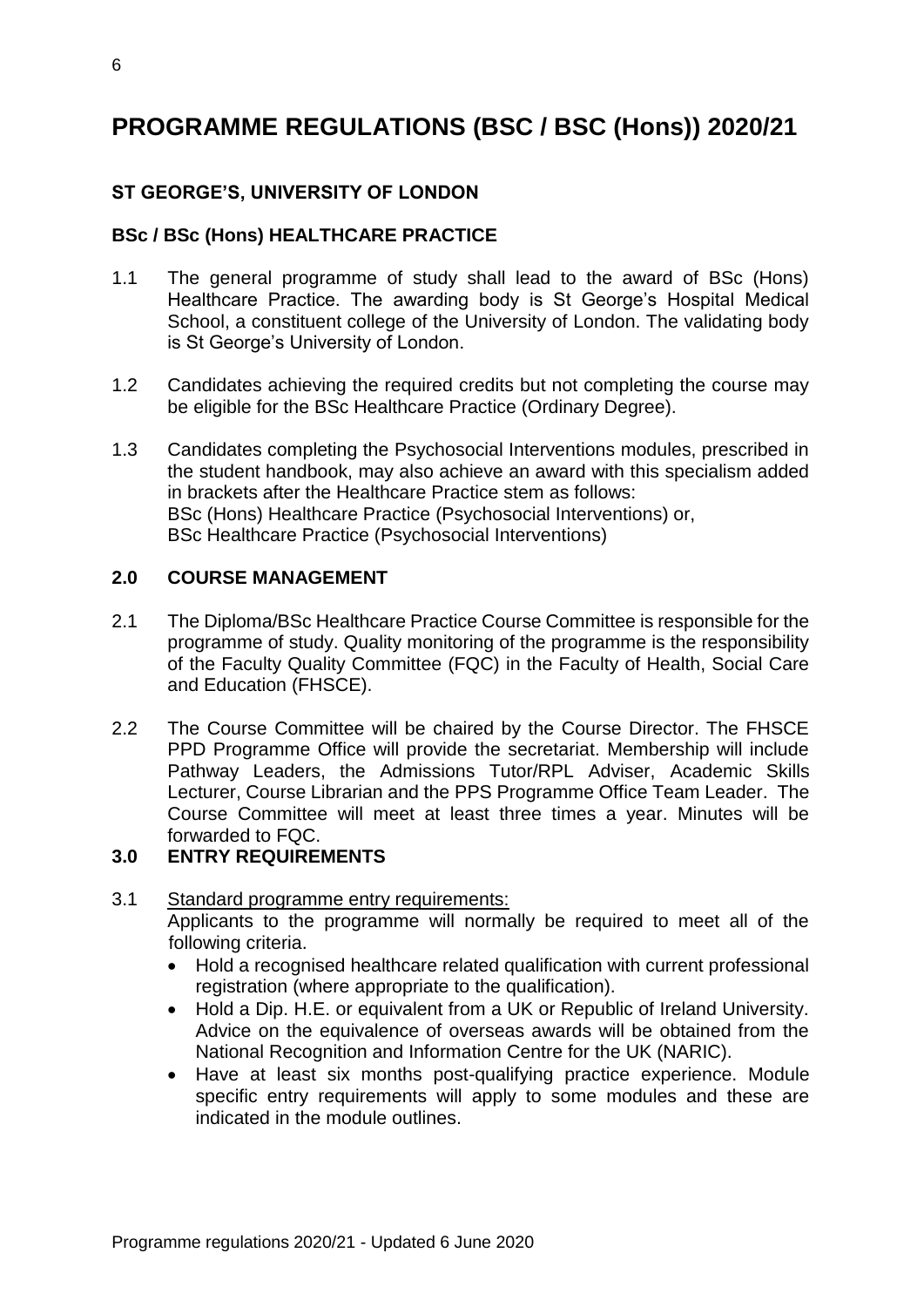3.2 Applicants to standalone level 6 modules

Applicants who do not hold a Dip. H.E. (or equivalent) or above, will normally be considered for standalone level 6 module enrolment if they can demonstrate one of the following:

- successful completion of either certificated learning at level 6 or more than 60 credits at level 5 or a minimum of 30 credits at level 5, normally at or above a grade B (60%);
- successful completion of a level 6 entrance test.
- 3.3 Health care practitioners from overseas, who meet the standard entry criteria, will be considered for the full-time generic BSc (Hons) Healthcare Practice award. International applicants must also hold a minimum IELTS (or equivalent) score of 6.5, with no section less than 6.0. Evidence of proficiency must be dated within the last two years and applicants who have taken the examination more than twice in one year will not be considered.
- 3.4 The Course Committee shall agree and from time to time prescribe changes to the admissions policy. Either the Course Director or the Admissions Tutor may make decisions on who is eligible for admission to the programme within this policy.

# **4.0 RECOGNITION OF PRIOR LEARNING**

- 4.1 Candidates for admission will be expected to present evidence for exemption from 120 credits at level 4 and 120 credits at level 5.
- 4.2 Students who are already registered and have enrolled for at least one module may present claims for additional RPL up to 60 credits at level 6. Where students opt to exit the programme with the BSc (ordinary degree), the maximum RPL allowance at level 6 is reduced to 45 credits.
- 4.3 Work offered for RPL must normally be completed not more than five years previously.
- 4.4 Work offered for RPL which is older than 5 years but less than 7 years old, will be considered in exceptional circumstances and subject to completion of a reflective portfolio.
- 4.4 All decisions on credit exemption will be made by the course team and ratified by the Board of Examiners whose decision is final.

#### **5.0 PERIODS OF STUDY**

5.1 The minimum period of study shall be two years part-time and one year full time. These periods may be reduced proportionately for those receiving RPL credit exemptions as follows:

| <b>Credit exemption</b> | <b>Full-time</b> | <b>Part-time</b> |
|-------------------------|------------------|------------------|
| 15 credits              | 10.5mths         | 21mths           |
| 30 credits              | 9mths            | 18mths           |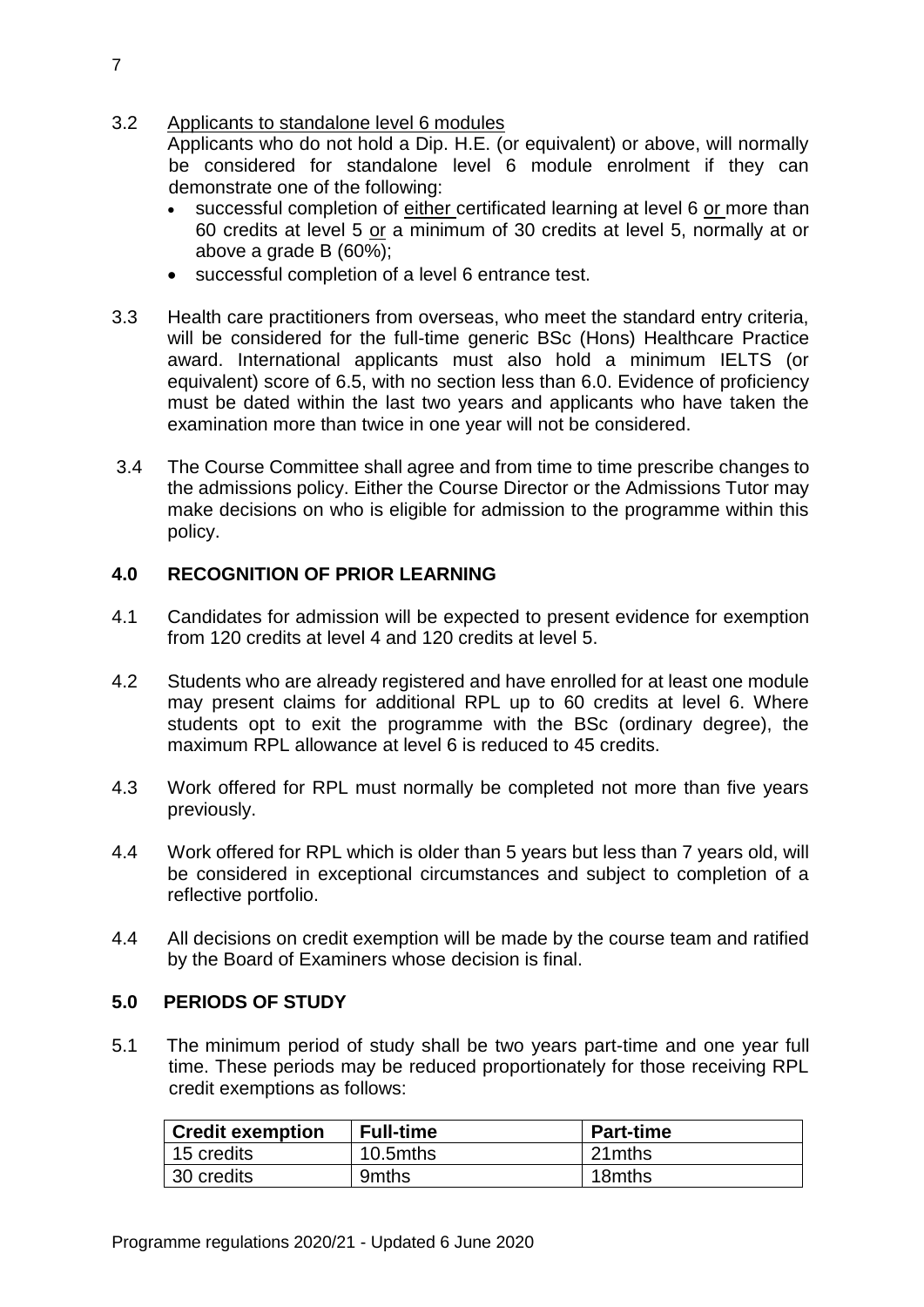| 45 credits | 7.5mths | 15mths |
|------------|---------|--------|
| 60 credits | 6mths   | 12mths |

5.2 The maximum period of study shall be four years part-time and two years full time.

> 5.3 A student who wishes to request an extension to the maximum period of study shall do so in accordance with the procedure prescribed by Senate (see 4.14 *General Regulations)*.

## **6.0 STRUCTURE OF THE PROGRAMME**

- 6.1 The structure of the programme may be determined by the student with advice from relevant academic staff. Candidates must complete:
	- for the BSc (ordinary degree), modules worth 90 credits at level 6 or demonstrate evidence of credit exemption within the RPL limits towards this total and subsequent completion of the remaining credits up to a total of 90 credits or;
	- for the BSc (Hons), modules worth 120 credits at level 6, to include the 30 credit 'Honours degree project: appraising evidence and developing practice' module or demonstrate evidence of credit exemption within the RPL limits towards this total and subsequent completion of the remaining credits up to a total of 120 credits.
- 6.2 Modules available will be set out in the course prospectus issued each year. Modules will normally be 15 credits or 30 credits.
- 6.3 Candidates will normally be expected to complete 90 credits at level 6 before undertaking the 'Honours degree project: appraising evidence and developing practice' module.
- 6.4 Candidates aiming for the BSc / BSc (Hons) Healthcare Practice (Psychosocial Interventions) Practice Specific Award must complete the modules prescribed for that award (or equivalent within the RPL allowance) as set out in the Student Handbook.
- 6.5 Candidates may not enrol for modules worth more than 60 credits at any one time unless they meet the criteria outlined in 6.6 and 6.7 below.
- 6.6 Candidates who are able to demonstrate that they have negotiated secondments within their place of work which allows them to study full-time over a one-year period, will be permitted to enrol for a maximum of 120 credits at any one time. Candidates meeting this criteria will be required to demonstrate that they are able to meet the requisite clinical practice hours stipulated by the modules on which they enrol.
- 6.7 Candidates undertaking bespoke programmes of study (e.g. internationally recruited candidates) who are enrolling on a full-time basis, will be permitted to enrol for a maximum of 120 credits at any one time.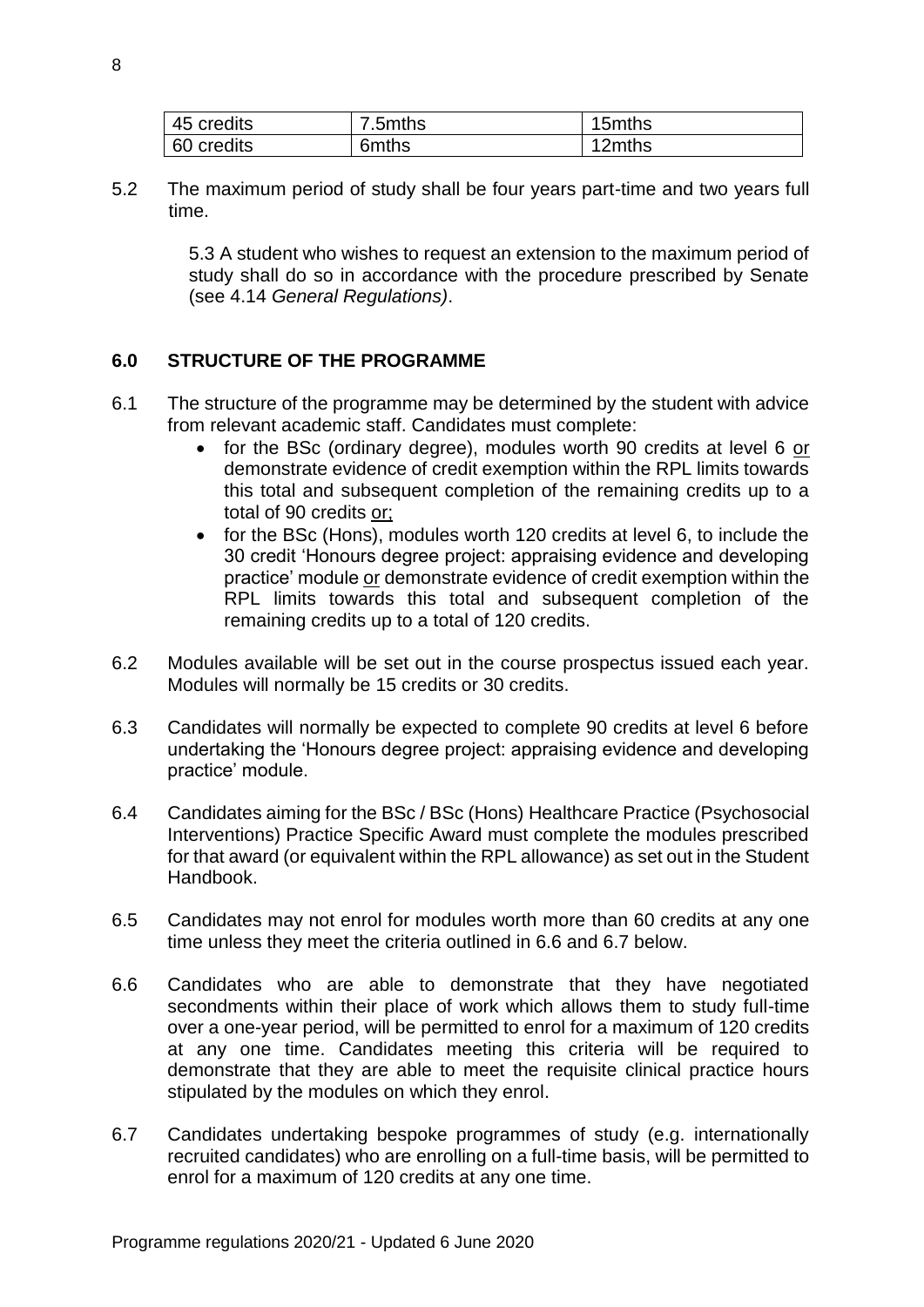6.8 Candidates may not take the same modules at level 5 and level 6. The Workbased Learning module is an exception to this rule. It may be taken up to a value of 120 credits at level 5 and may be repeated again at level 6 up to a value of 90 credits providing there is no duplication of learning outcomes/content with previous Work-based Learning modules taken at levels 5 or 6, or duplication with any other module taken at levels 5 or 6 as part of the award or repetition of work offered as RPL.

## **7.0 ASSESSMENT**

- 7.1 Assessments will be drafted for each module by the module leader and set out in the module handbook.
- 7.2 Where there is more than one assessment for the module, weightings will be given in the handbook in accordance with the agreed word limit tariff for modules with multiple assessments. Guidelines for completion and specific marking criteria will also be given in the module handbook.
- 7.3 Candidates will be given a single final percentage mark for each module, taking into account the weighting of the elements prescribed.
- 7.4 Where module assessments are comprised of separate components, it is a requirement to pass each component to pass the module.
- 7.5 Generic criteria for marking academic and non-competency based assessments and for marking clinical competencies will be set out in the Student Handbook.
- 7.6 Where there is doubt about the authenticity of a student's work, they may be required to attend an oral examination.

#### **8.0 SCHEME OF ASSESSMENT**

The Course Committee shall agree, and from time to time make changes to, a scheme of assessment for the course.

#### **9.0 PROGRESSION**

Students are required to make a serious attempt at all assessments specified in 8 above. Course work must be submitted by the deadlines given on the module VLE Students who submit after the deadline without an agreed extension from Extension Request Service (ERS) or who do not submit any work will receive a mark of zero for that attempt. The Board of Examiners will determine whether a student's work is sufficient to merit the award of credit for each module completed. On completion of 120 credits at level 6, including the 'Honours degree project: appraising evidence and developing practice' module, the Board of Examiners will make a decision on whether a student's progress is sufficient to merit award of the Honours Degree. Students who have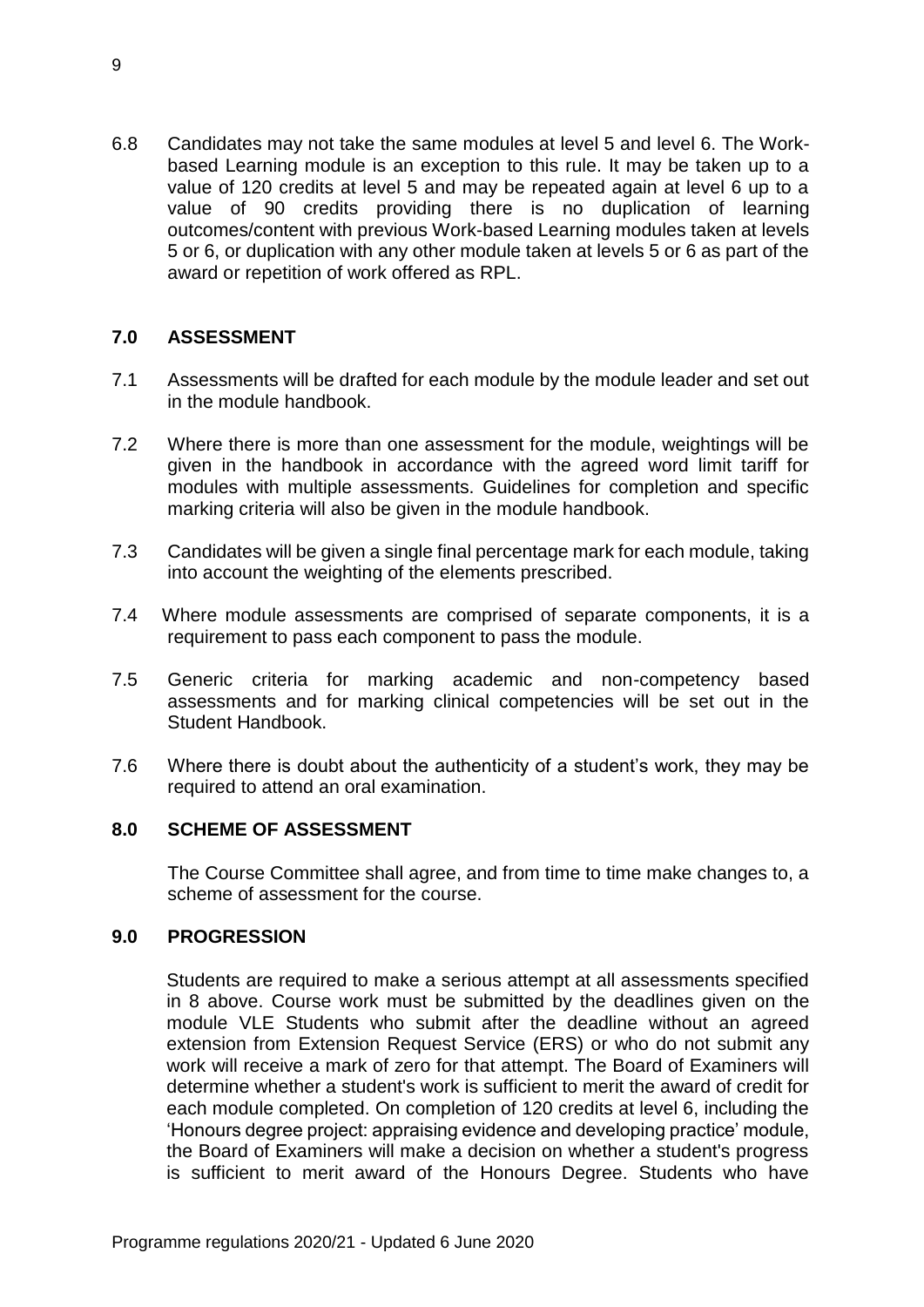successfully completed 90 credits at level 6 may exit the programme with a BSc (ordinary degree), subject to approval from the Board of Examiners.

# **10.0 RE-ENTRY TO ASSESSMENTS**

- 10.1 Students are entitled to two attempts at each assessment. Where competency assessments are set, students who fail a single competency need not re-take other competencies which they have passed but must re-take any single competencies which they have failed at first attempt to obtain a pass in the competency element overall.
- 10.2 Deadlines for re-submission of assignments/re-taking assessments which have been failed at first attempt will be communicated to students via the module VLE. Marks for second attempts are limited to grade D (maximum 40%).
- 10.3 Students who fail to submit course work for a module by the deadlines specified for that module on two occasions may have their registration terminated.
- 10.4 Candidates who fail a written examination at first attempt will be entitled to resit the examination on the next occasion when it is held. Marks for re-sit examinations will be limited to a maximum of 40%.
- 10.5 Students who fail a module will have their registration terminated. Such students will be permitted to re-enter the programme only after completing a prescribed programme of remedial work to the satisfaction of the Course Director or Admissions Tutor. Such students will not be permitted to take again any modules which they have either passed or failed during a previous enrolment.

# **11.0 AWARD**

- 11.1 Candidates for the award of the Honours Degree must:
	- demonstrate evidence of exemption from 120 credits at level 4 and 120 credits at level 5;
	- demonstrate satisfactory completion of modules worth 120 credits at level 6 or provide evidence of RPL to gain exemption from up to 60 credits of this;
	- pass the compulsory 'Honours degree project: appraising evidence and developing practice' module at level 6;
	- demonstrate satisfactory completion of the requisite specialist modules if the psychosocial interventions practice specific qualifier is to be given; within the maximum registration period.
- 11.2 Candidates for the award of the Ordinary Degree must:
	- demonstrate evidence of exemption from 120 credits at level 4 and 120 credits at level 5;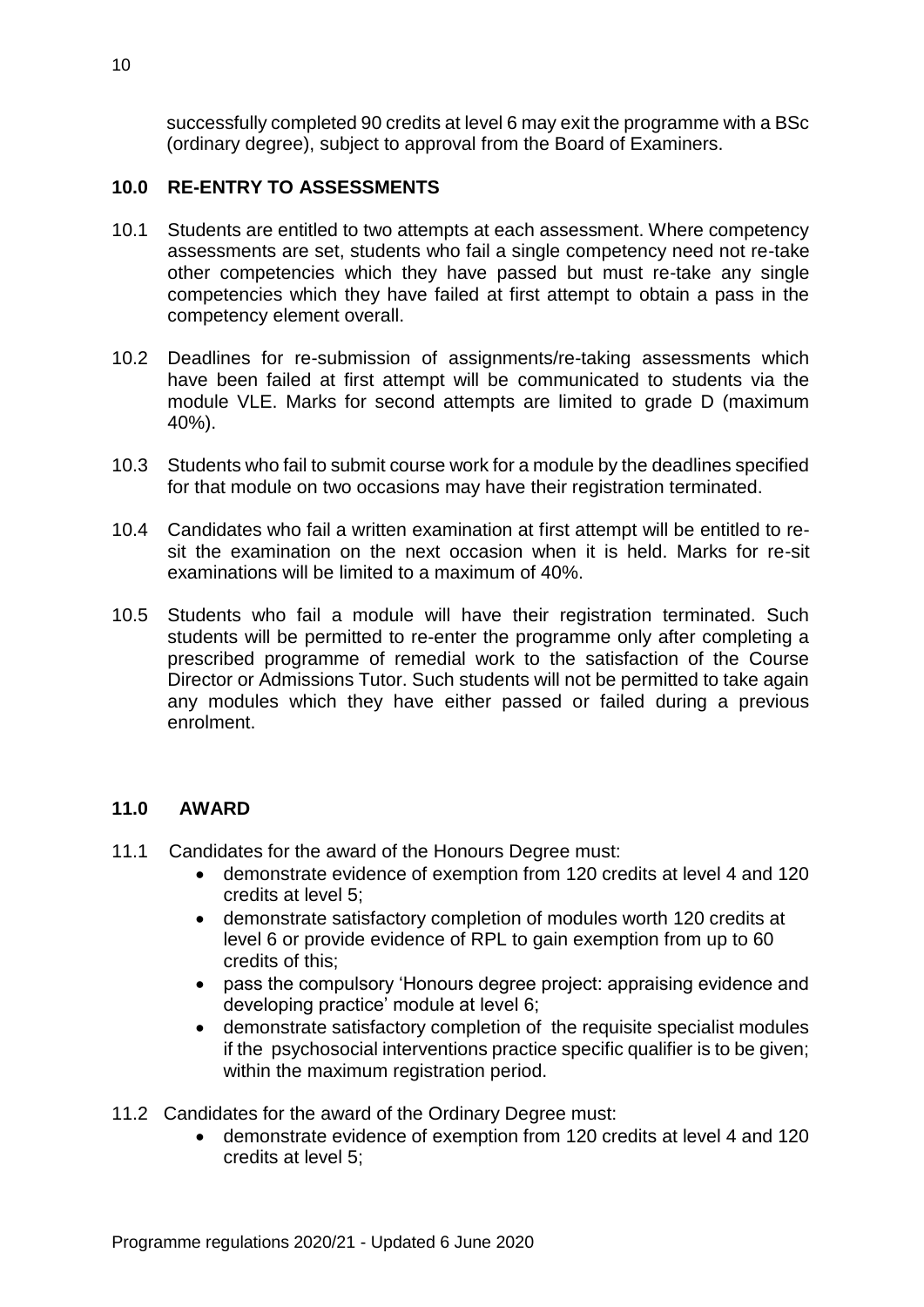- demonstrate satisfactory completion of modules worth 90 credits at level 6 or provide evidence of RPL to gain exemption from up to 45 credits of this;
- demonstrate satisfactory completion of the requisite specialist modules if the psychosocial interventions practice specific qualifier is to be given; within the maximum registration period.
- 11.3 Honours Degree: The class of degree will be derived from marks awarded for modules at level 6 according to the formula specified in the scheme of assessment. Classes offered will be third, second class division two, second class division one, and first.

Ordinary Degree: The Ordinary Degree will be an ungraded award and no distinctions will be offered.

#### 11.4. Date of award

The date of the award of the qualification to successful students will be the date of the Board of Examiners' meeting at which their final result is determined.

12. The detailed arrangements for the course and overall course plan will be published each year in the Student Handbook. Detailed syllabuses for each module will be published on the specific module VLE.

#### **13.0 BOARD OF EXAMINERS**

- 13.1 A Board of Examiners will be appointed each year to serve from  $1<sup>st</sup>$  August 31<sup>st</sup> July with membership approved by the Course Committee. This membership shall include the Course Director, the Chair of the Board (who shall not be the Course Director), Pathway Leaders, a representative from central registry and other internal examiners (defined in General Regulations 8.2) as deemed appropriate. At least one external examiner will be appointed for each pathway. Assessors may be invited to attend the Board where appropriate. The Board shall be clerked by a Programme Office team leader.
- 13.2 The Board of Examiners shall have the power to determine all final marks awarded to students, to decide on students' progression within the course, to decide on the award of degrees and the class of those degrees, and to make recommendations concerning changes to the scheme of assessment where necessary. The Board of Examiners shall meet at least three times a year to fulfil these purposes.
- 14. Students enrolled on this programme are bound by the General Regulations for Students and Programmes of Study in force at the time.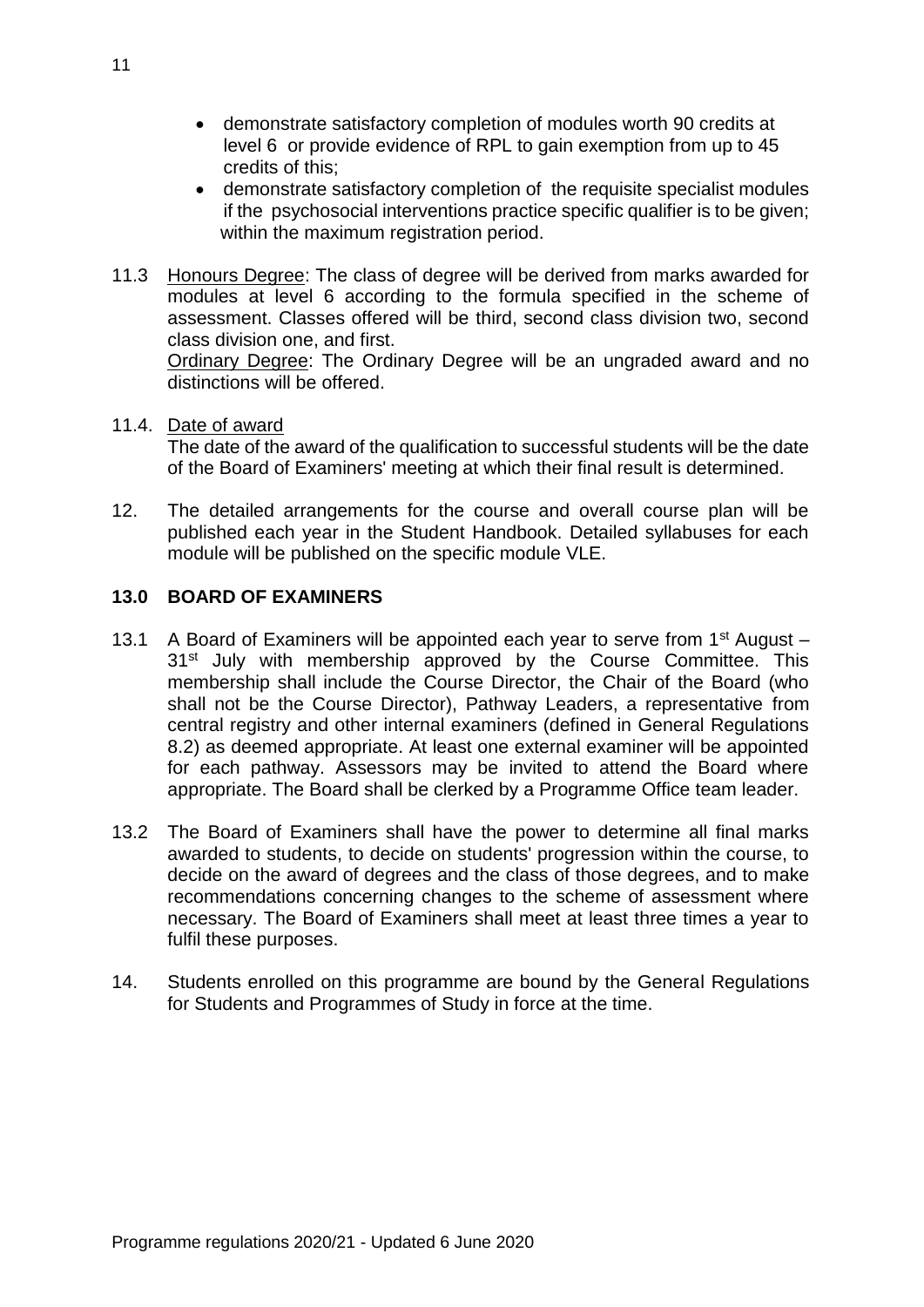# **PROGRAMME REGULATIONS (DIPLOMA) 2020/21**

# **St George's, University of London**

# **UNDERGRADUATE DIPLOMA IN HEALTHCARE PRACTICE**

1. The programme of study shall lead to the award of an undergraduate Diploma in Healthcare Practice. The awarding body is St George's Hospital Medical School, a constituent college of the University of London. The validating body is St George's University of London.

## **2.0 COURSE MANAGEMENT**

2.1 The Diploma/BSc Healthcare Practice Course Committee is responsible for the programme of study. Quality monitoring of the programme is the responsibility of the Faculty Quality Committee (FQC) in the Faculty of Health, Social Care and Education (FHSCE).

2.2

The Course Committee will be chaired by the Course Director. The FHSCE PPD Programme Office will provide the secretariat. Membership will include Pathway Leaders, the Admissions Tutor/RPL Adviser, Academic Skills Lecturer, Course Librarian and the PPS Programme Office Team Leader. The Course Committee will meet at least three times a year. Minutes will be forwarded to FQC.

#### **3.0 ADMISSIONS**

- 3.1 Standard programme entry requirements: Applicants to the programme will normally be required to meet all of the following criteria.
	- Hold a recognised healthcare related qualification with current professional registration (where appropriate to the qualification).
	- Hold a qualification which provides 120 credits at level 4, or equivalent.
	- Have at least six months post-qualifying practice experience. Module specific entry requirements will apply to some modules and these are indicated in the module outlines.
- 3.2 Applicants who do not meet the standard criteria for entry to the diploma programme, will be assessed on an individual basis and will normally be considered for access to standalone level 5 modules where the ability to study at this level is demonstrated through successful completion of a level 5 entrance test.
- 3.3 The Course Committee shall agree and from time to time prescribe changes to the admissions policy. Either the Course Director or the Admissions Tutor may make decisions on who is eligible for admission to the programme within this policy.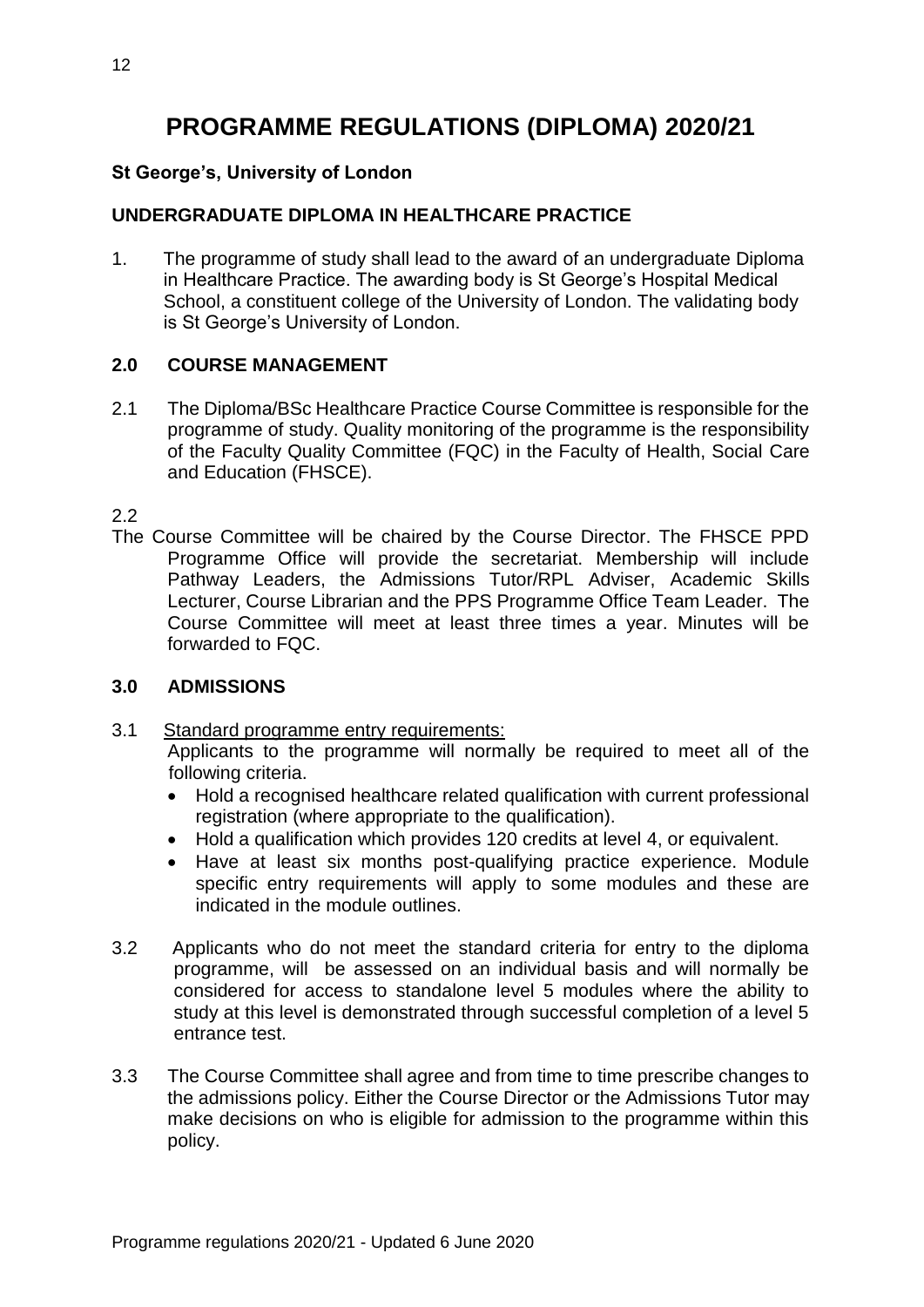# **4.0 RECOGNITION OF PRIOR LEARNING**

- 4.1 Candidates for admission will be expected to present qualifications or equivalent experience to exempt them from level 4 study.
- 4.2 Students who are already registered and have enrolled for at least one module may present claims for additional RPL up to 60 credits at level 5.
- 4.3 Work offered for RPL must normally be completed not more than five years previously.
- 4.4 Work offered for RPL which is older than 5 years but less than 7 years old, will be considered in exceptional circumstances and subject to completion of a reflective portfolio.
- 4.5 All decisions on credit exemption will be made by the course team and ratified by the Board of Examiners whose decision is final.

#### **5.0 PERIODS OF STUDY**

5.1 The minimum period of study shall be two years part-time. This may be reduced proportionately for those receiving RPL credit exemptions as follows:

| <b>Credit exemption</b> | <b>Part-time</b> |
|-------------------------|------------------|
| 15 credits              | 21mths           |
| 30 credits              | 18mths           |
| 45 credits              | 15mths           |
| 60 credits              | 12mths           |

- 5.2 The maximum period of study shall be four years part-time.
- 5.3 A student who wishes to request an extension to the maximum period of study shall do so in accordance with the procedure prescribed by Senate (see 4.14 *General Regulations)*.

#### **6.0 STRUCTURE OF THE PROGRAMME**

- 6.1 The structure of the programme may be determined by the student with advice from relevant academic staff. Candidates must complete modules worth 120 credits at level 5 or demonstrate evidence of credit exemption within the RPL limits towards this total and subsequent completion of the remaining credits up to the total of 120 at this level.
- 6.2 Modules available will be set out in the course prospectus issued each year. Modules will normally be 15 credits or 30 credits. Modules available will be set out in the course prospectus issued each year. Modules will normally be 15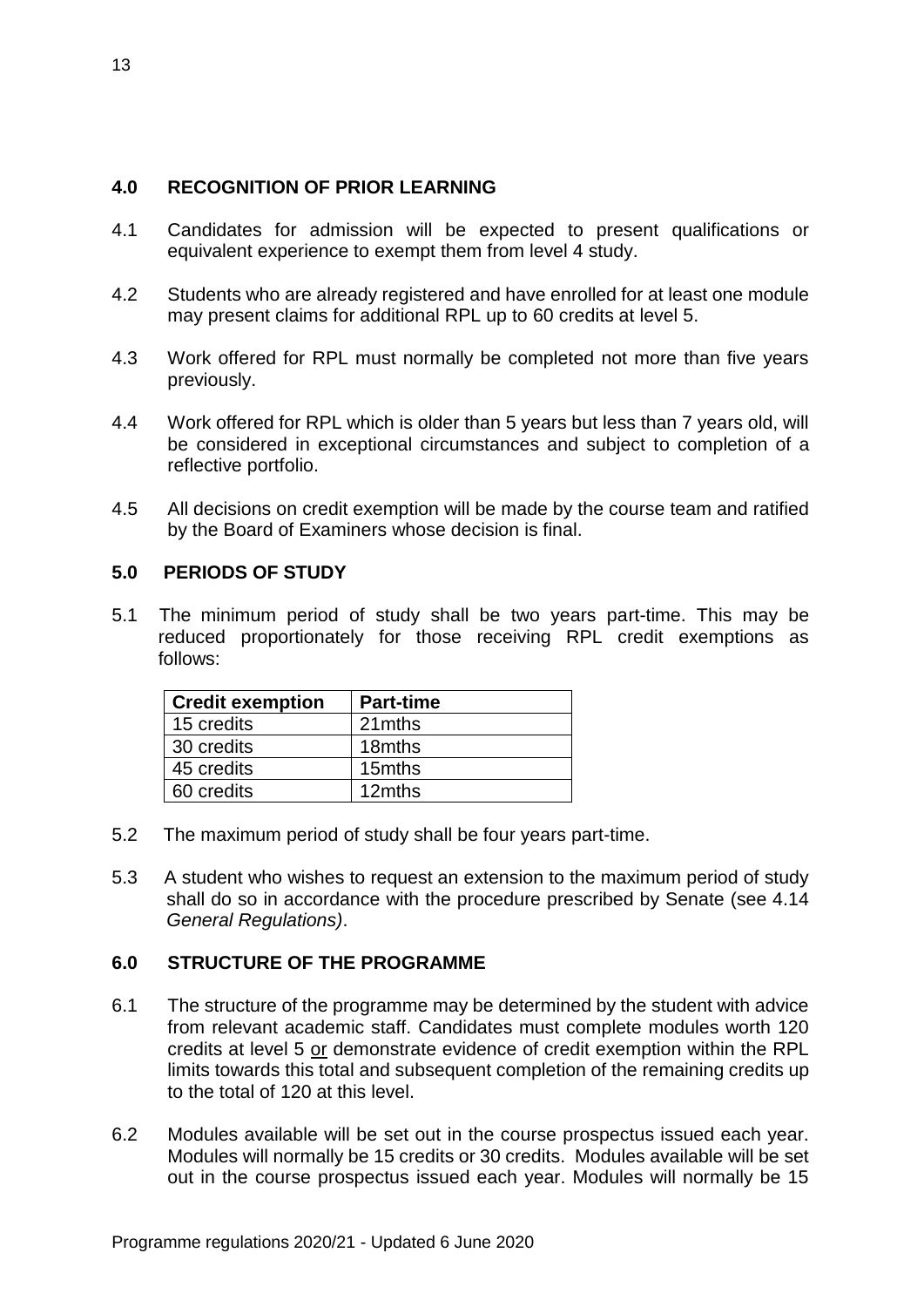credits or 30 credits, with the exception of the Work based learning – RPL Portfolio (level 5) module, which is 60 credits and will not be set out in the course prospectus as this is a module that is only available to students following consultation with the Admissions Tutor and / or Course Director.

- 6.3 Candidates may not enrol for modules worth more than 60 credits at any one time.
- 6.4 Candidates who are able to demonstrate that they have negotiated secondments within their place of work which allows them to study full-time over a one-year period, will be permitted to enrol for a maximum of 120 credits at any one time. Candidates meeting this criteria will be required to demonstrate that they are able to meet the requisite clinical practice hours stipulated by the modules on which they enrol.
- 6.5 Candidates undertaking bespoke programmes of study (e.g. internationally recruited candidates) who are enrolling on a full-time basis, will be permitted to enrol for a maximum of 120 credits at any one time.
- 6.6 The Work-based Learning module may be repeated up to a value of 120 credits at level 5 providing there is no duplication of learning outcomes/content with previous Work-based Learning modules taken at level 5, no duplication with any other module taken at level 5 as part of the award or repetition of work offered as RPL.

#### **7.0 ASSESSMENT**

- 7.1 Assessments will be drafted for each module by the module leader and set out on the module VLE
- 7.2 Where there is more than one assessment for the module, weightings will be given on the module VLE. Guidelines for completion and specific marking criteria will also be given on the module VLE
- 7.3 Candidates will be given a single final percentage mark for each module, taking into account the weighting of the elements prescribed.
- 7.4 Where module assessments are comprised of separate components, it is a requirement to pass each component to pass the module
- 7.5 Generic criteria for marking academic and non-competency based assessments and for marking clinical competencies will be set out in the Student Handbook.
- 7.6 Where there is doubt about the authenticity of a student's work, they may be required to attend an oral examination.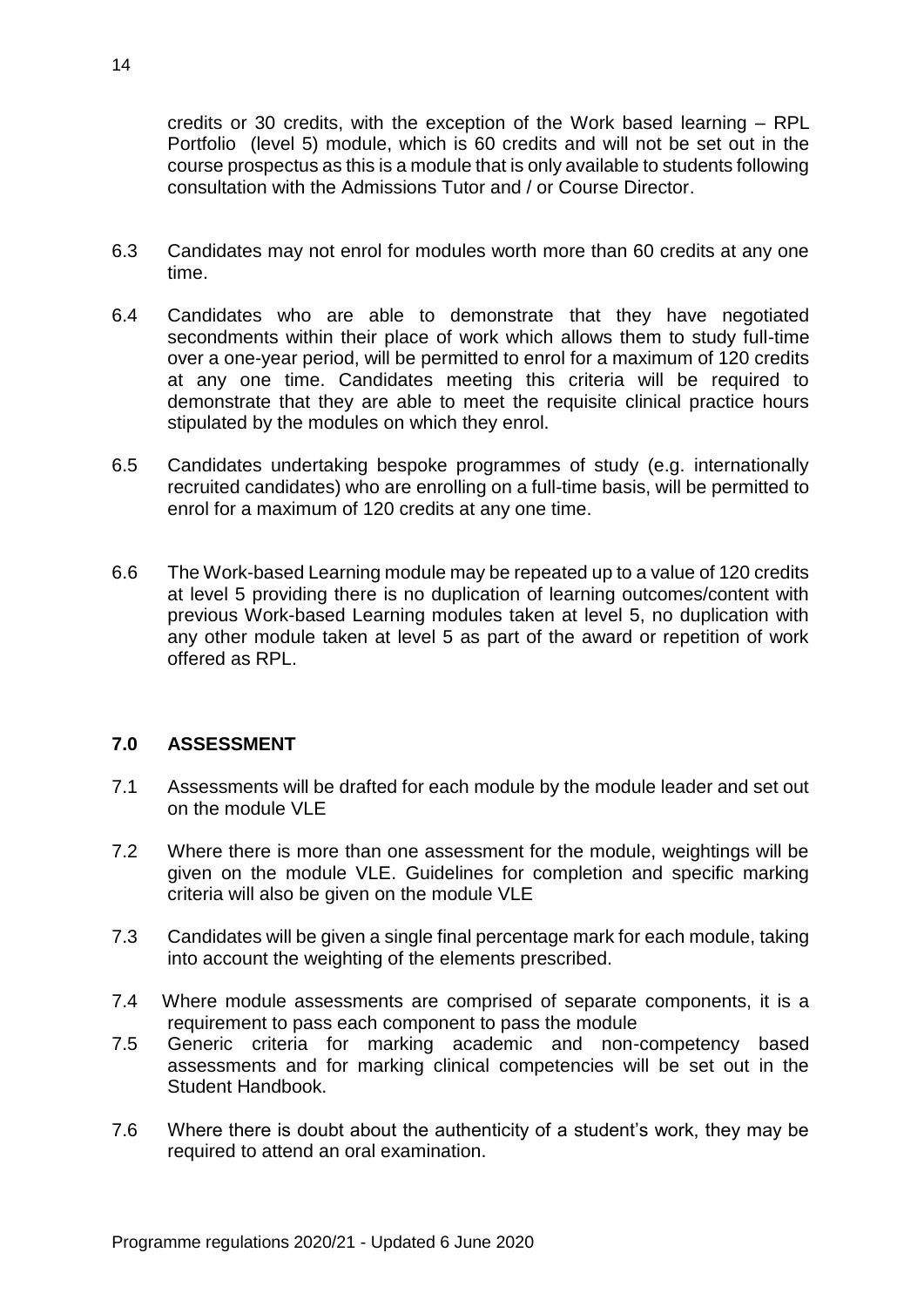### **8.0 SCHEME OF ASSESSMENT**

The Course Committee shall agree, and from time to time makes changes to, a scheme of assessment for the course.

#### **9.0 PROGRESSION**

Students are required to make a serious attempt at all assessments specified in 8 above. Course work must be submitted by the deadlines given on the relevant module VLE. Students who submit after the deadline without an agreed extension from Student Support or who do not submit any work will receive a mark of zero for that attempt. The Board of Examiners will determine whether a student's work is sufficient to merit the award of credit for each module completed. On completion of 120 credits at level 5, the Board of Examiners will make a decision on whether a student's progress is sufficient to merit award of the Diploma.

#### **10.0 RE-ENTRY TO ASSESSMENTS**

- 10.1 Students are entitled to two attempts at each assessment. Where competency assessments are set, students who fail a single competency need not re-take other competencies which they have passed but must re-take any single competencies which they have failed at first attempt to pass in the competency element overall.
- 10.2 Deadlines for re-submission of assignments/re-taking assessments which have been failed at first attempt will be communicated to students via the module VLE. Marks for second attempts are limited to grade D (maximum 40%).
- 10.3 Students who fail to submit course work for a module by the deadlines specified for that module on two occasions may have their registration terminated.
- 10.4 Candidates who fail a written examination at first attempt will be entitled to resit the examination on the next occasion when it is held. Marks for re-sit examinations will be limited to a maximum of 40%.
- 10.5 Students who fail a module will have their registration terminated. Such students will be permitted to re-enter the programme only after completing a prescribed programme of remedial work to the satisfaction of the Course Director or Admissions Tutor. Such students will not be permitted to take again any modules which they have either passed or failed during a previous enrolment.

# **11.0 AWARD**

- 11.1 Candidates for the award of the Diploma must:
	- demonstrate evidence of exemption from 120 credit at level 4